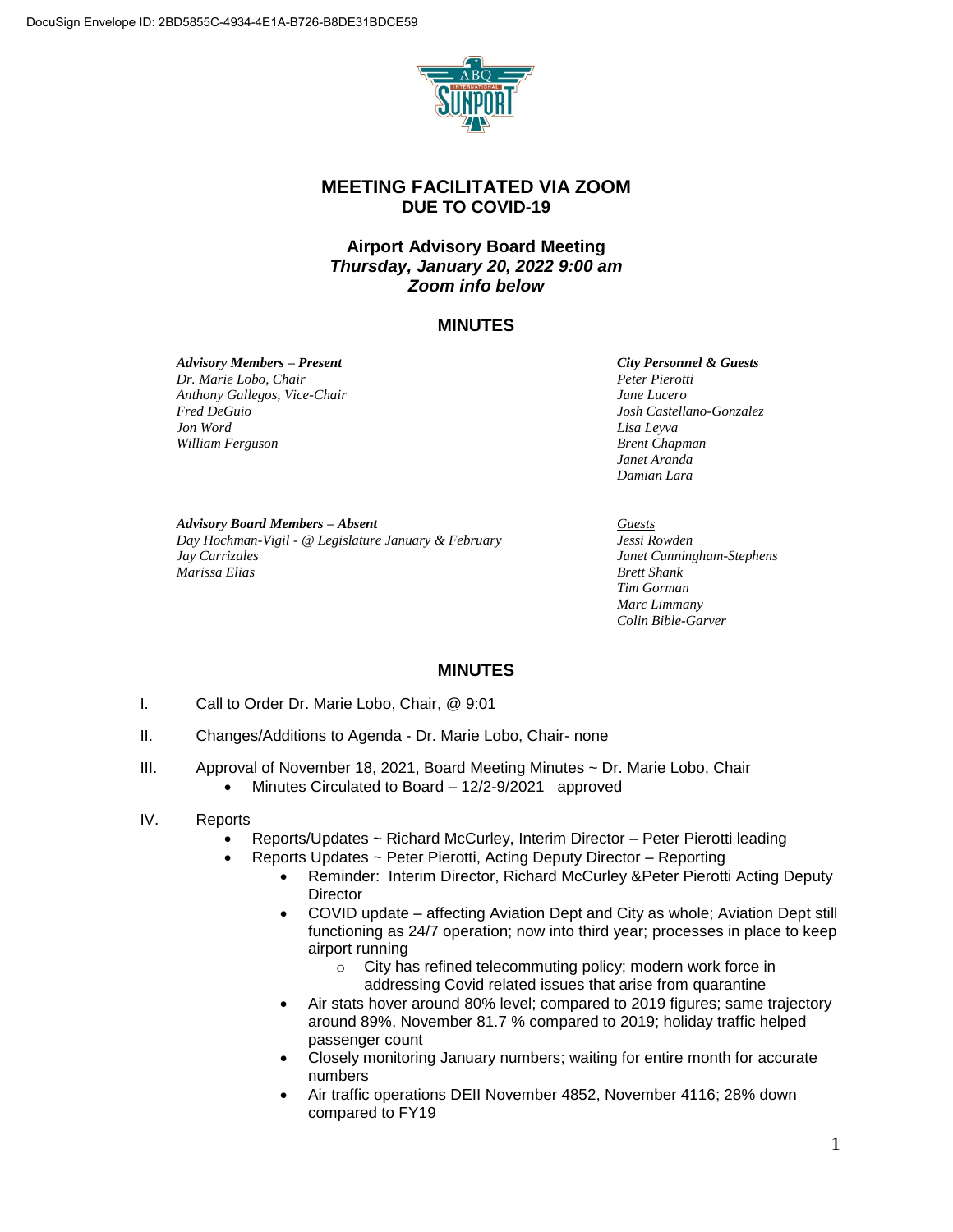

- Construction Activities:
	- o CMAR Concessions and TSA renovation relocating checkpoint and build concessions post security; design phase has begun; has been advertised
	- o Emergency Generator Project; replace emergency generators and provide backup power terminal facility; contractor onsite next week; generators expected to arrive 11/22; completion projected March 2023
	- $\circ$  Spirit drive and GA parking Clark car phase in process; 85% complete; completion February 2022
		- Fred Amazon hangar update: Peter some site work underway; bid last year
- Finance ~ Josh Castellano-Gonzalez
	- Just finished audit work for our department; no major findings
	- Submitted budget last Wednesday downtown; should have wrapped up soon
		- Marie what is income vs 2019;
			- o Josh last year our revenue 43% below pre-pandemic levels; this year finish up at 95% vs previous year; this year looking up; CARES Grant bridged gap; no hours cut, no layoffs; Federal aid helped.
	- Peter congratulate team on audit findings; difficult to manage
- Operations Overview ~ Jane Lucero
	- Bus terminal ramp completion 8/18/22
		- o Concrete started February
	- Air cargo apron extension started Dec; lots of dirt work; relocated fence line; subgrade start next week
	- Out to bid air field should rehab next week
	- Taxiway C relocation; will start February; lead time for dowels and rebars
- Business Development ~ Lisa Leyva
	- Inaugural flight Burbank Monday; red carpet celebration
	- American Airlines inaugural flight (Austin) prior Monday
	- Air stats comparison 2019 numbers; important to notice not at same capacity as 2019; sense we are not at capacity it's not comparing apples to apples; when talking about capacity we are at 100% of seat capacity; we are not able to get to 2019 numbers; we could have more people here, but no seats
	- Routes in San Antonio next month; will meet with 9 airlines; first time attending; usually out of country; first time in US; will provide update next meeting
	- Promising meeting with new carrier; will continue conversation when we get to routes
	- Economic development standpoint,100% occupancy; in negotiations with LOIs
	- Contracts looking into new ways to streamline process
	- Fred
		- o American has reduced flights to DFW from 8 to 6 per day. In March they will ungauged 5 of the DFW flights to 190-seat Airbus 321 aircraft. American reduced flights to LAX from 3 to 2 in December and will go down to one per day in March. SkyWest is the American Eagle operator for the LAX flights but has been reportedly short of pilots. SkyWest also operates to Santa Fe, Roswell, and Hobbs, NM and has been cancelling many flights at those airports.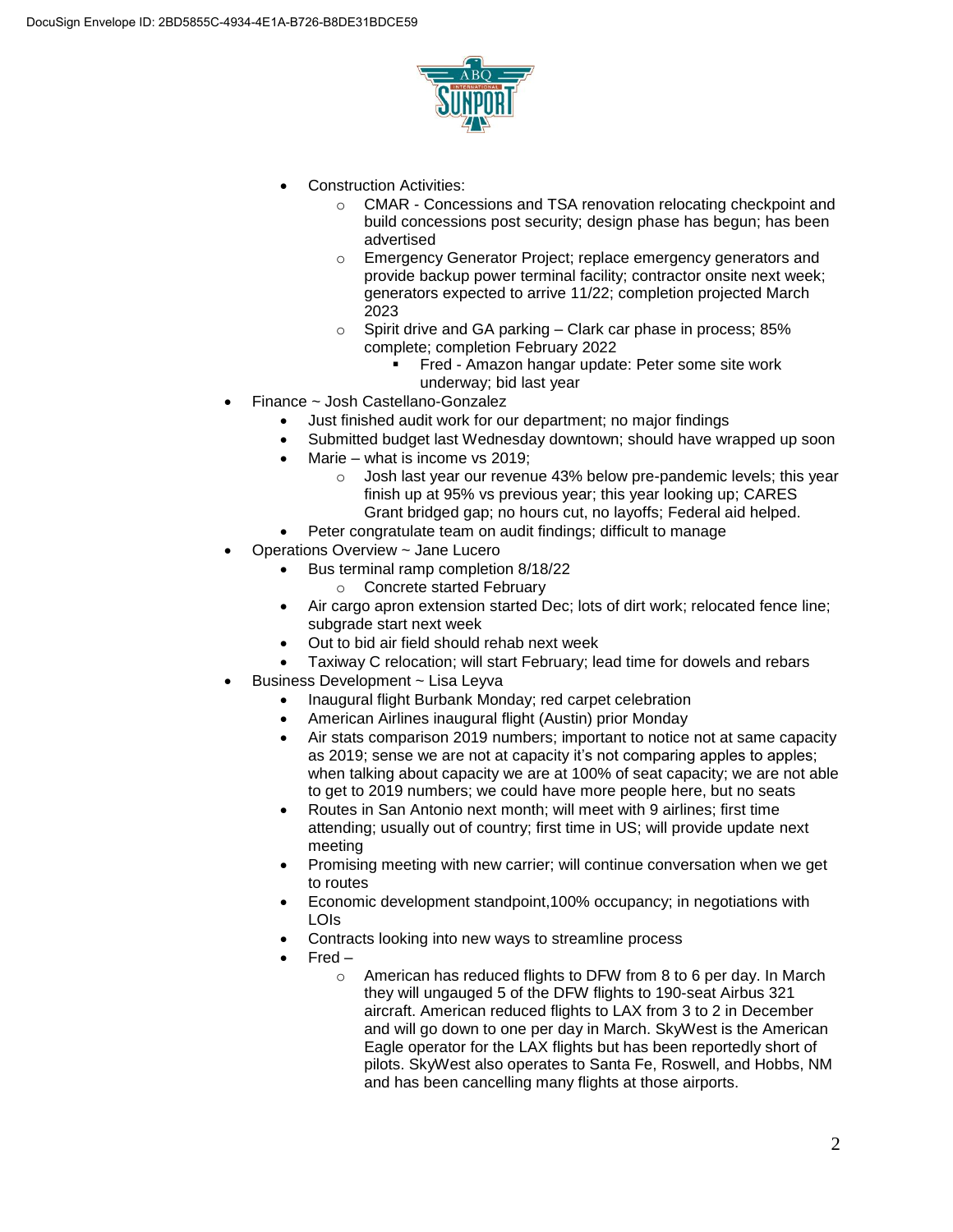

- $\circ$  Delta dropped one of their three daily flights to LAX in December but brought it back this month. Their flights to LAX are also operated by SkyWest. Delta's service is now unchanged.
- o United currently has two flights to San Francisco with 50-seat regional jets but will change to one flight in March using a 150-seat mainline jet. Three of the four flights to DEN are planned to operate with mainline jets by April.
- o Southwest is currently at 20 flights per day, will increase to 22 in Feb. and plans to have 26 by summer. In 2019 they had planned 37 flights per day. The San Diego flight is now running daily but the Oakland flight is still on and off. No plans for a return of nonstop flights to Kansas City, San Jose CA, or Orlando at this time.
- o Alaska plans to up gauge their Portland flight from a regional jet to a mainline 737 in March and plans to add a second flight to Seattle in May.
- o Allegiant flights are paused right now, the Las Vegas flight should return on Feb. 18 and the Austin flight on Mar 4. Both will run twice per week. Allegiant may have an issue operating nonstop to Orlando-Sanford as they currently don't fly from there to anywhere west of Oklahoma.
- o Frontier remains with two flights per week to Denver, no changes planned.
- $\circ$  JetBlue remains with one daily flight to NY-JFK, no change planned.
- o Boutique Air has also been experiencing a pilot shortage and cancelling many flights to Carlsbad, NM. Other cities they fly to around the U.S. have found their service unacceptable and are seeking replacement air service. We will watch how this affects ABQ-Carlsbad service.
- Lisa SWA remaining fluid; updates as they adjust schedule on as needed basis; all of the changes due to what airlines going through; not result of booking; occurring across the country;
- Las Cruces Lisa we are not in the conversation; EAS Essential Air Service; lobbying currently occurring for funding; nothing we would be involved in except for getting them a gate; Fred prob gate C; Lisa – they are asking legislature \$8.8million; follow-up

### V. On-Going Business

- Election new officers February meeting Marie have not heard if folks running for chair, vice chair; contact Marie or Janet if interested; Jon will volunteer to help
- Set 2022 meeting schedule February meeting Marie do we want to keep same schedule
	- o Peter this occurs at Feb meeting; 5 members not here; Janet will send out email (1/20/22 1223pm); Marie on jury duty Feb meeting; Peter also at Feb meeting changes to by-laws, Brent will discuss at next meeting
- VI. New Business: Anthony proposed recognizing the cleaning staff for awards?
	- Marie motion? Anthony motion for letter of recognition of outstanding employees; draft and present formally; representative at meeting to present; motion, second, passed
	- Brent it would be good to include in annual report; Lisa Leyva recent accreditation; Janet sent link https://www.abqsunport.com/2021/12/13/sunport-achieves-star-facility-accreditation/; Peter will make arrangements for next meeting to have representatives present for commendation.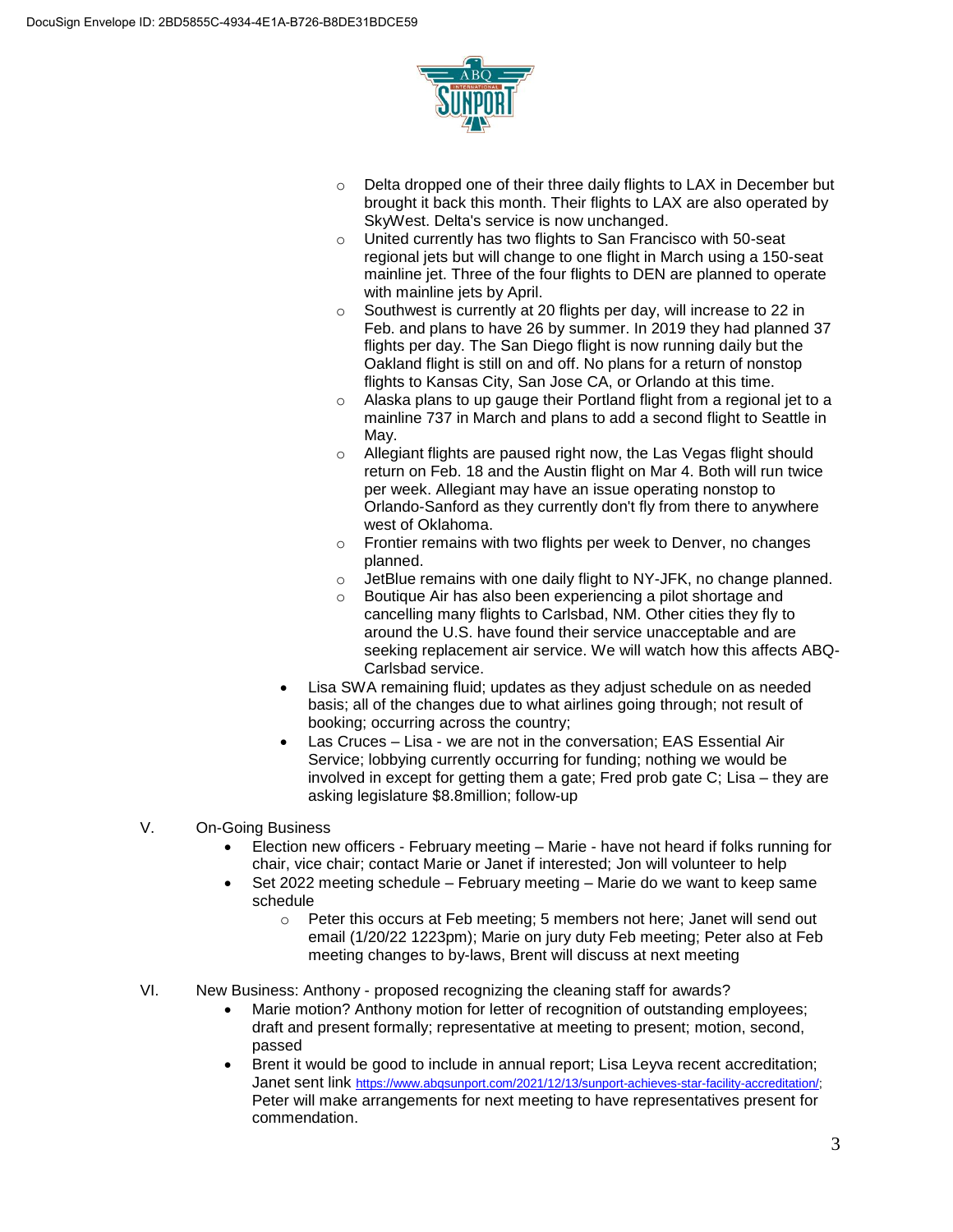

- Fred flew out last week and noted crews enforce masks
- VII. Visitors Comments/Questions: Anthony does board receive notifications via email on incidents that occur? Peter - we have restructured; process still in place and functioning better due to upgrades; Marie concern of major incidents that we find out on news; Peter can appreciate you want to be in front of the curve; there are certain things that won't be broadcast due to security concerns; Lisa – APD takes lead on issues that are sensitive
	- Jon back track SWA; Lisa Oakland and BWI not coming in; Lisa San Diego will be back in summer; Oakland once per week and same with BWI; Jon what percentage? Lisa 26%; were at 40s; Fred two other cities Kansas City and San Jose CA not coming back; San Antonio showing come back June; Saturday-Orlando not planned for this year.
	- Jessi Cutter recognition Custodial staff great, would also like Access Control acknowledged; have done an amazing job; access points utilize, process and procedures upgraded (online testing); to get folks onboarded; great job; make sure on radar; Peter staff will appreciate
- VIII. Next Meeting Date: February 17, 2022 Hybrid

DocuSigned by:

Marie I. Tobo -BAAC09A527DF492

Marie L. Lobo, Chair Date

2/17/2022 | 11:26 AM MST